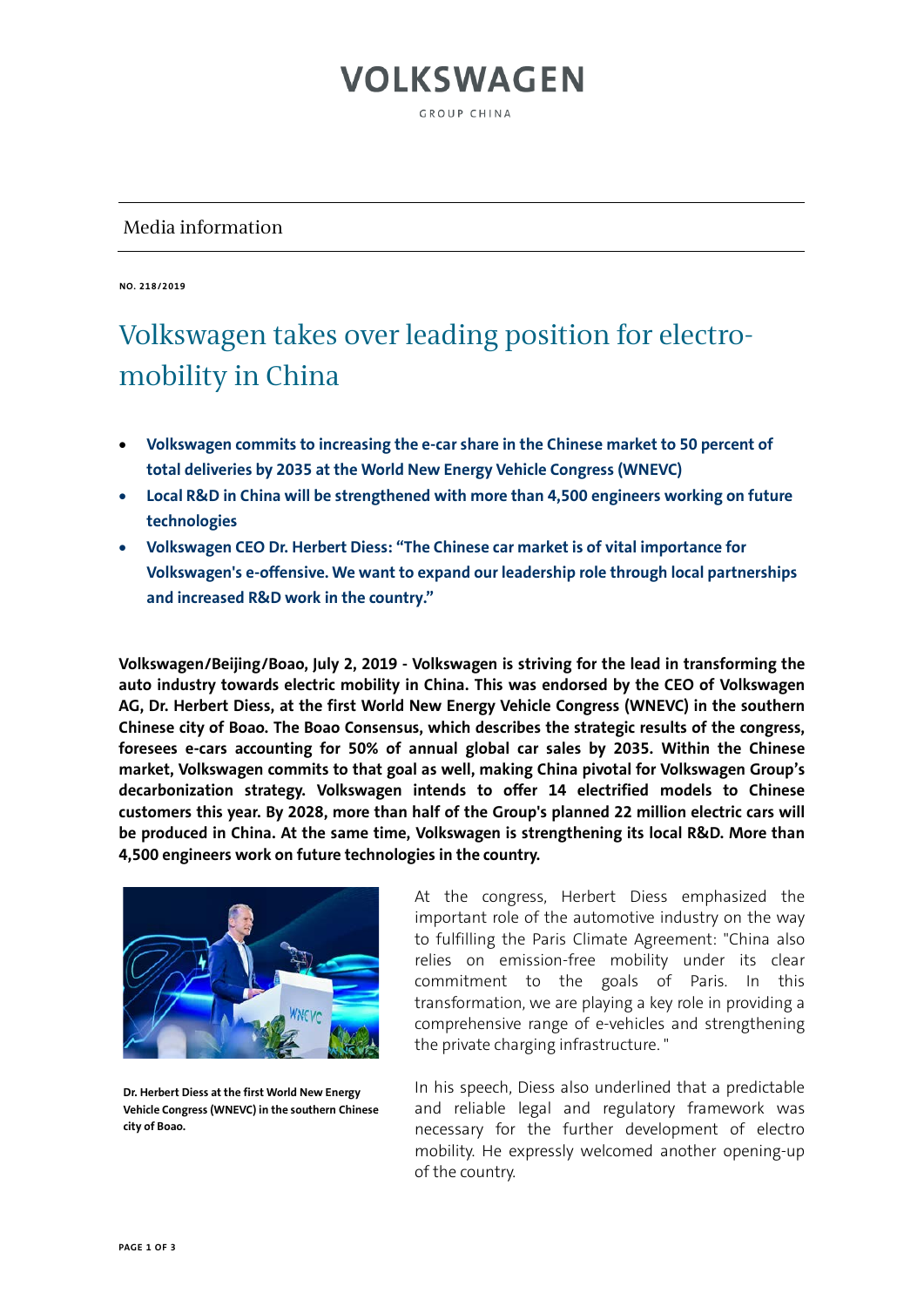## **VOLKSWAGEN**

GROUP CHINA

E-mobility is already booming in China. Last year, more than one million plug-in hybrids and purely battery-powered vehicles were sold. This makes China the world's largest market for e-cars. The government is supporting e-mobility through comprehensive initiatives such as the expansion of the charging infrastructure and low electricity costs. In addition, more renewable energy is being harnessed to generate electricity.

As part of its e-mobility offensive, the Volkswagen Group plans to produce around 11.6 million ecars in China by 2028: that is more than half of the Group's global total target of 22 million. All three joint ventures - FAW-Volkswagen, SAIC VOLKSWAGEN and JAC Volkswagen - will contribute to this. As soon as the SAIC VOLKSWAGEN plant in Anting and FAW-Volkswagen plant in Foshan start producing MEB-based vehicles next year, the production capacity alone will be around 600,000 purely electric vehicles per year. In addition, JAC and SEAT are developing their own platform for smaller e-cars. Next year, around 400,000 electrified models from Volkswagen Group China will be delivered to Chinese customers. Thus, Volkswagen Group China will meet all regulatory requirements: the fleet consumption target of five liters in 2020 as well as the requirements of the credit system for the share of electric vehicles in total production.

The ecological footprint is to be further improved in all 33 Chinese production facilities of Volkswagen and its partners. In the past year alone, the  $CO<sub>2</sub>$  emissions of the Chinese plants were reduced by 13 percent, saving 390,000 tons of  $CO<sub>2</sub>$ .

With a new joint venture, Volkswagen is aiming to improve the charging infrastructure. As a result, Chinese customers should be able to recharge their e-vehicle with even more flexibility and convenience - at home and on the move. As part of the cooperation between Star Charge, FAW and JAC, private wallboxes will be available from the end of this year and a large number of publicly available charging stations will be set up. The driver can quickly and easily find the right charging station, as users and charging stations are connected. This integrated connectivity solution is offered by Mobility Asia, a subsidiary of Volkswagen Group China that creates a digital ecosystem for all mobility applications.